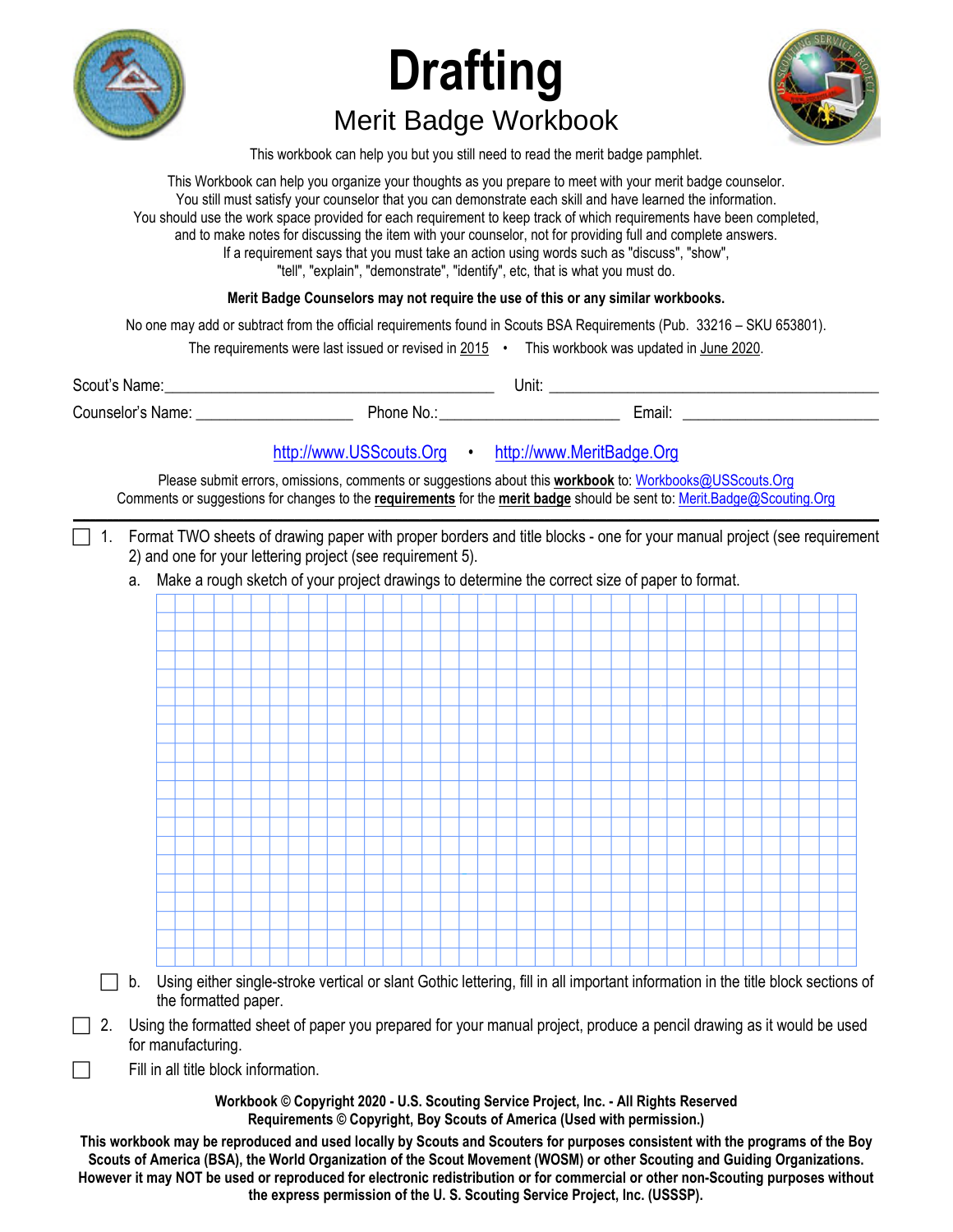The manual drawing may be any one of the following drawing types:

 a. **Architectural**: Make a scale drawing of an architectural project. The architectural drawing may be a floor plan, electrical, plumbing, or mechanical service plan; elevation plan; or landscaping plan. Use an architect's scale and show dimensions to communicate the actual size it features. Include any importantsectional drawings, notes, and considerations necessary for construction.

 b. **Mechanical**: Make a scale drawing of some mechanical device or interesting object. The mechanical drawing may be of the orthographic or isometric style. Use an engineer's scale and show dimensions to communicate the actual size of features. Include any important sectional drawings, notes, and manufacturing considerations.

 c. **Electrical**: Draw a simple schematic of a radio or electronic circuit. Properly print a bill of materials including all of the major electrical components used in the circuit. Use standard drawing symbols for the electronic components.

 3. Produce a computer-aided design (CAD) drawing as it would be used in manufacturing. Fill in all title block information. The CAD drawing may be any one of the following drawing types:

 a. **Architectural**: Make a scale drawing of an architectural project. The architectural drawing may be a floor plan, electrical, plumbing, or mechanical service plan; elevation plan; or landscaping plan. Use an architect's scale and show dimensions to communicate the actual size if features. Include any important sectional drawings, notes, and considerations necessary for construction.

 b. **Mechanical**: Make a scale drawing of some mechanical device or interesting object. The mechanical drawing may be of the orthographic or isometric style. Use an engineer's scale and show dimensions to communicate the actual size of features. Include any important sectional drawings, notes, and manufacturing considerations.

- c. **Electrical**: Draw a simple schematic of a radio or electronic circuit. Properly print a bill of materials including all of the major electrical components used in the circuit. Use standard drawing symbols for the electronic components.
- 4. Discuss with your counselor how fulfilling requirements 2 and 3 differed from each other.

Tell about the benefits derived from using CAD for requirement 3.

Include in your discussion the software you used as well as other software options that are available.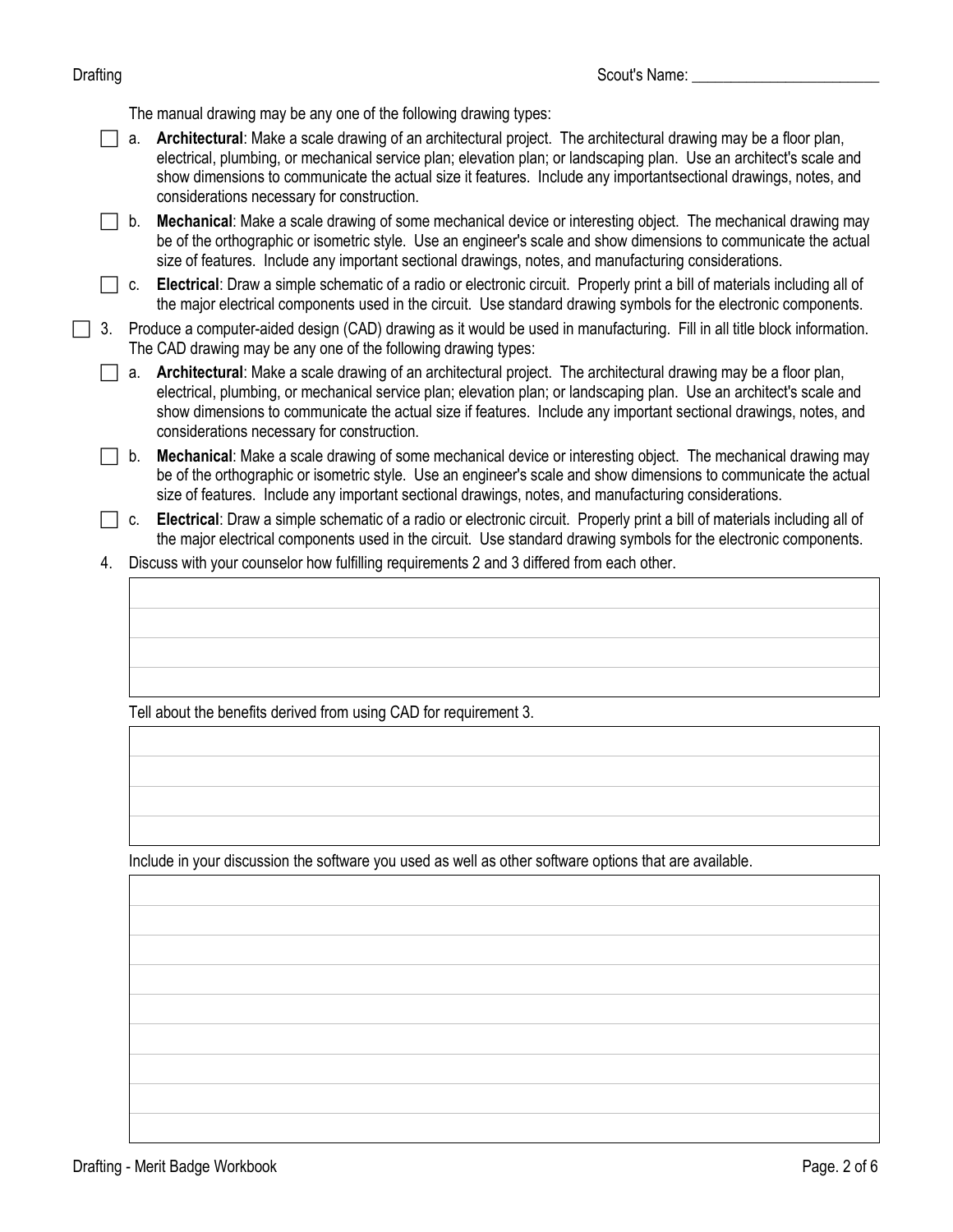- $\Box$  5. Using single-stroke slant or vertical Gothic lettering, (without the aid of a template or lettering guide) write a brief explanation of what you consider to be the most important benefit in using CAD in a particular industry (aerospace, electronics, manufacturing, architectural, or other). Use the experience gained in fulfilling requirements 2, 3, and 4 to support your opinion. Use the formatted sheet of paper you prepared in requirement 1 for your lettering project.
- 6. Do ONE of the following (a or b):
	- a. Visit a facility or industry workplace where drafting is part of the business. Ask to see an example of the work that is done there, the different drafting facilities, and the tools used.
		- $\Box$  1. Find out how much of the drafting done there is manual, and how much is done using CAD. If CAD is used, find out what software is used and how and why it was chosen.

 $\Box$  2. Ask about the drafting services provided.

Ask who uses the designs produced and how those designs are used.

Discuss how the professionals who perform drafting cooperate with other individuals in the drafting area and other areas of the business.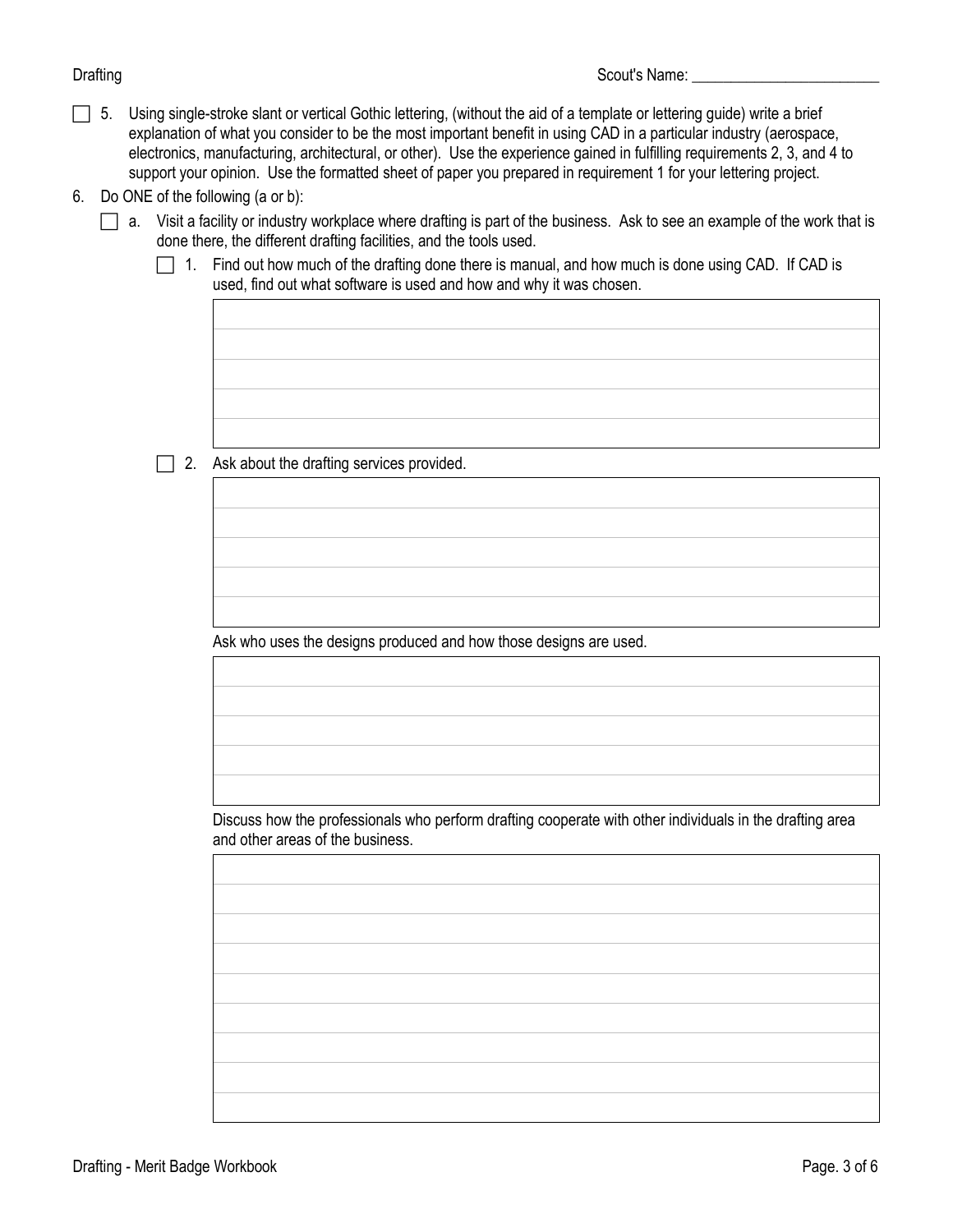$\Box$  3. Ask how important the role of drafting is to producing the end product or service that this business supplies.

| Find out how drafting contributes to the company's end product or service |  |  |
|---------------------------------------------------------------------------|--|--|
|                                                                           |  |  |

- b. Using resources you find on your own such as at the library and on the Internet (with your parent's permission), learn more about the drafting trade and discuss the following with your counselor.
	- 1. The drafting tools used in the past why and how they were used. Explain which tools are still used today and how their use has changed with the advent of new tools. Discuss which tools are being made obsolete by newer tools in the industry.

| ◞ | ◞ |  |
|---|---|--|
|   |   |  |
|   |   |  |
|   |   |  |
|   |   |  |
|   |   |  |
|   |   |  |
|   |   |  |
|   |   |  |
|   |   |  |
|   |   |  |
|   |   |  |
|   |   |  |
|   |   |  |
|   |   |  |
|   |   |  |
|   |   |  |
|   |   |  |
|   |   |  |
|   |   |  |
|   |   |  |
|   |   |  |
|   |   |  |
|   |   |  |
|   |   |  |
|   |   |  |
|   |   |  |
|   |   |  |
|   |   |  |
|   |   |  |
|   |   |  |
|   |   |  |
|   |   |  |
|   |   |  |
|   |   |  |
|   |   |  |
|   |   |  |
|   |   |  |
|   |   |  |
|   |   |  |
|   |   |  |
|   |   |  |
|   |   |  |
|   |   |  |
|   |   |  |
|   |   |  |
|   |   |  |
|   |   |  |
|   |   |  |
|   |   |  |
|   |   |  |
|   |   |  |
|   |   |  |
|   |   |  |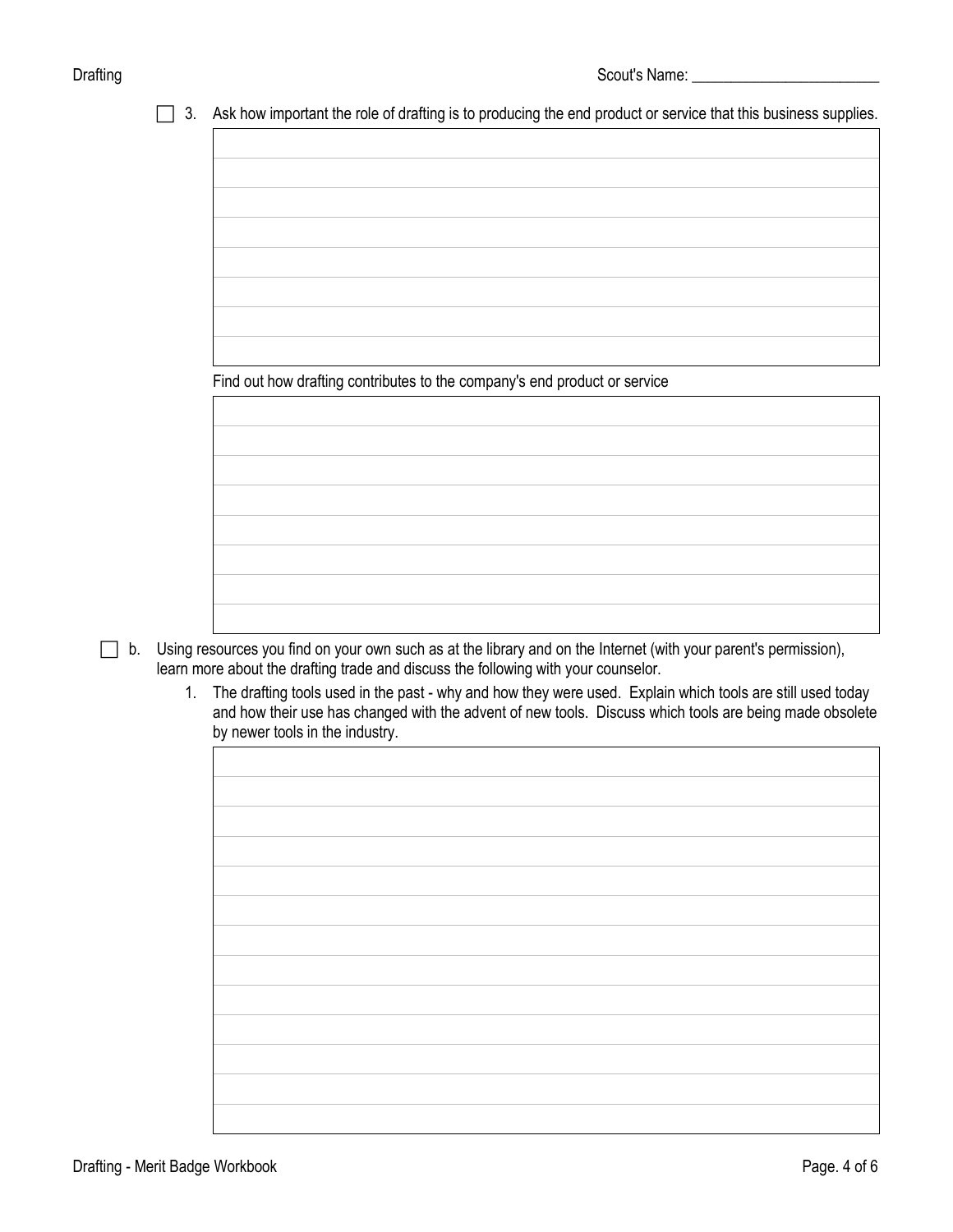2. Tell what media types were used in the past and how drawings were used, stored, and reproduced. Tell how the advent of CAD has changed the media used, and discuss how these changes affect the storage or reproduction of drawings.

3. Discuss whether the types of media have changed such that there are new uses for the drawings, or other outputs, produced by designers.

Briefly discuss how new media types are used in the industry today.